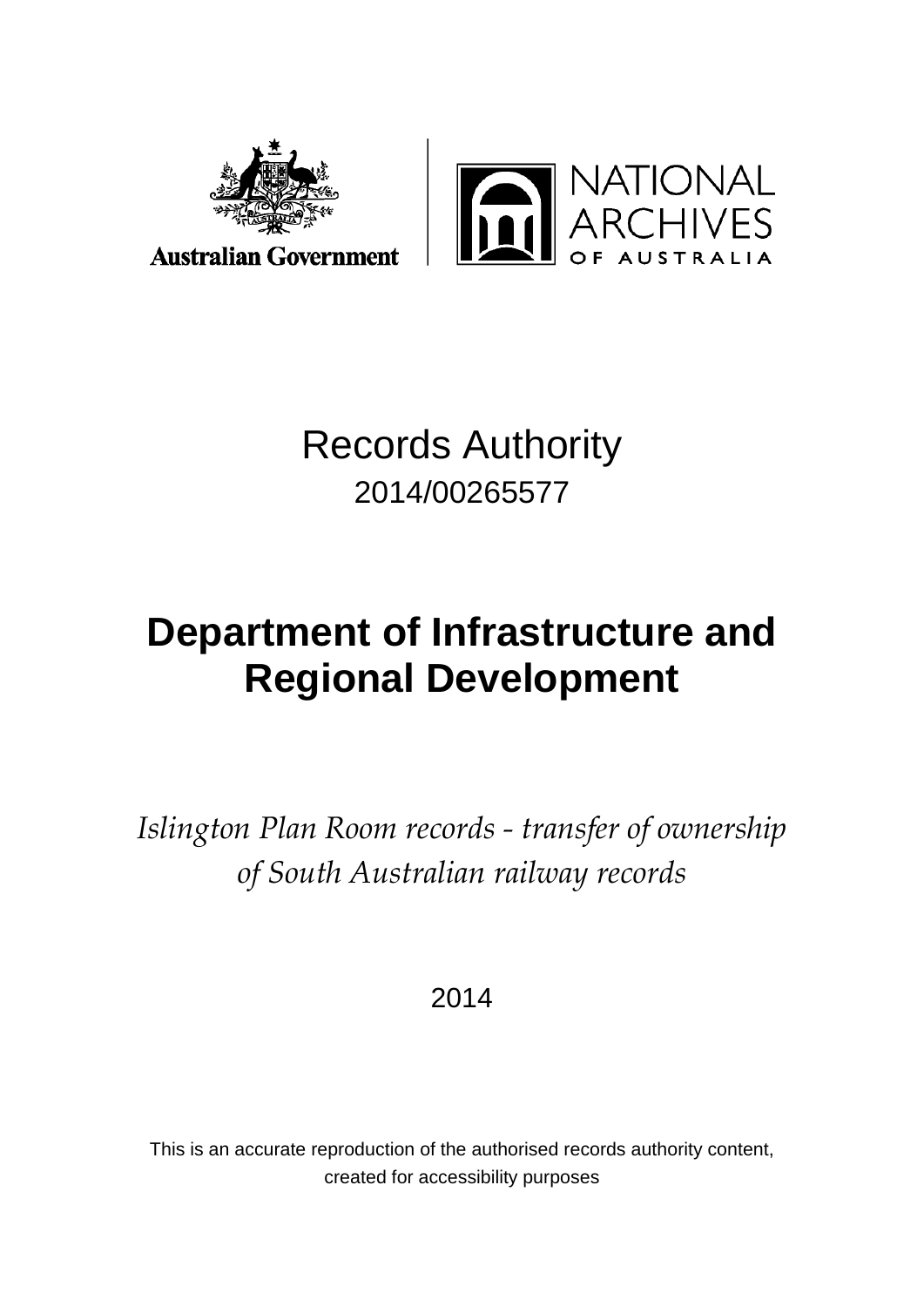### **CONTENTS**

| 3                          |
|----------------------------|
|                            |
| - 3                        |
|                            |
| $\overline{\phantom{0}}$ 5 |
| 6                          |

© Commonwealth of Australia 2014

This work is copyright. Apart from any use as permitted under the *Copyright Act 1968,* no part may be reproduced by any process without prior written permission from the National Archives of Australia. Requests and inquiries concerning reproduction and rights should be directed to the Publications Manager, National Archives of Australia, PO Box 7425, Canberra Business Centre ACT 2610, Australia.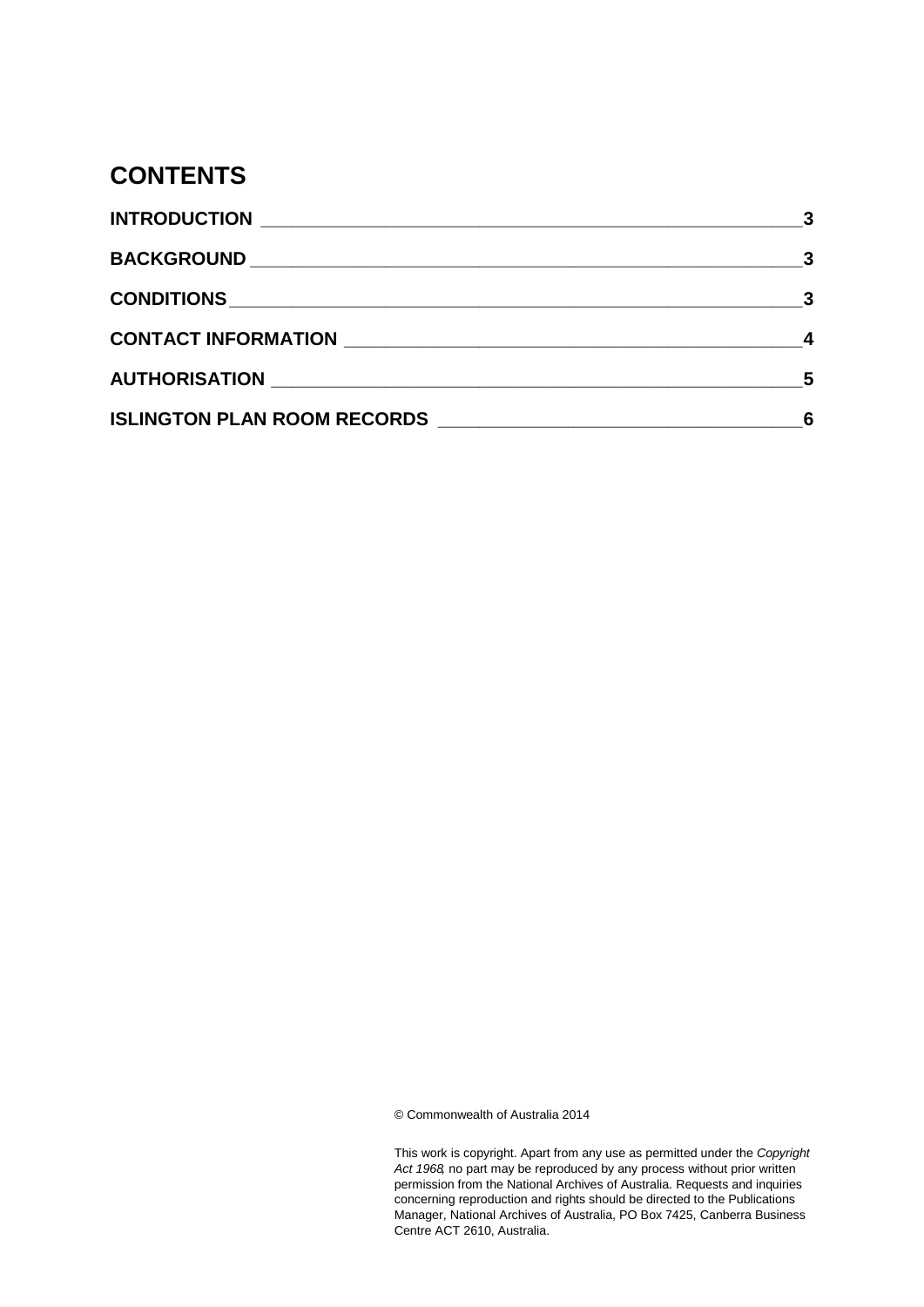### <span id="page-2-0"></span>**INTRODUCTION**

This authority gives the Department of Infrastructure and Regional Development (the Department) permission under the *Archives Act 1983* to transfer the ownership of specified railways related records to the Government of South Australia. The Department of Planning, Transport and Infrastructure (DPTI) is the South Australian State Government Department responsible for railways in South Australia.

The National Archives has agreed to this transfer because:

- the records predominantly document, over an extended period, railway infrastructure that exists (or did exist) within South Australia;
- the records are significant to South Australia;
- it will keep original records in South Australia, accessible to the key industry and government stakeholders and the main users of the records;
- DPTI's records are subject to the South Australian *State Records Act 1997;*
- State Records of South Australia (SRSA) already holds many related records; and
- SRSA welcomes the transfer of ownership as the records will complement and supplement previous transfers of railway records from the Commonwealth to the South Australian State Government.

### <span id="page-2-1"></span>**BACKGROUND**

The records known as 'the Islington Plan Room' records comprise approximately 200,000 plans and drawings and associated records formerly owned by the Australian National Railways Commission. The records were housed within the Genesee & Wyoming (G&W) Islington Workshop complex at Kilburn, South Australia. In 2011, the National Archives issued Records Authority 2011/00553971 allowing the transfer of custody of the records to the Government of South Australia and in 2012 the records were relocated to the premises of State Records of South Australia for sorting and listing in anticipation of a transfer of ownership of records of significance to South Australia.

Records of significance to the history of South Australian railways have been identified in a draft South Australian records disposal schedule (RDS2014/06) which covers approximately 75% of the plan room records. The remaining records are excluded from the transfer.

The records date from the 1850s to 1997 and include material created by former South Australian railway authorities, Commonwealth Railways and the Australian National Railways Commission (later Australian National). The Australian National Railways Commission was established by the Australian Government in 1975, incorporating the Commonwealth Railways, the Tasmanian Government Railways and the non-urban railways of South Australia.

The plans and drawings were moved to Islington from the Adelaide Railway Station in the late 1970s. Prior to the sale of Australian National in 1997, plans from the former Commonwealth railway workshops at Port Augusta, South Australia, various Mechanical Division plan rooms and the ANR Head Office at Keswick, Adelaide, were relocated to Islington, together with any relevant control records. Since that time, other collections that came to light were deposited at the Plan Room.

The Department of Infrastructure and Regional Development inherited the records when Australian National was privatised in 1997.

#### <span id="page-2-2"></span>**CONDITIONS**

1. The records to be transferred are identified in the appended State Records of South Australian Records Disposal Schedule 2014/06. This schedule was agreed in principle by the South Australian State Records Council in April 2014, and will be finalised on the issue of this Records Authority; and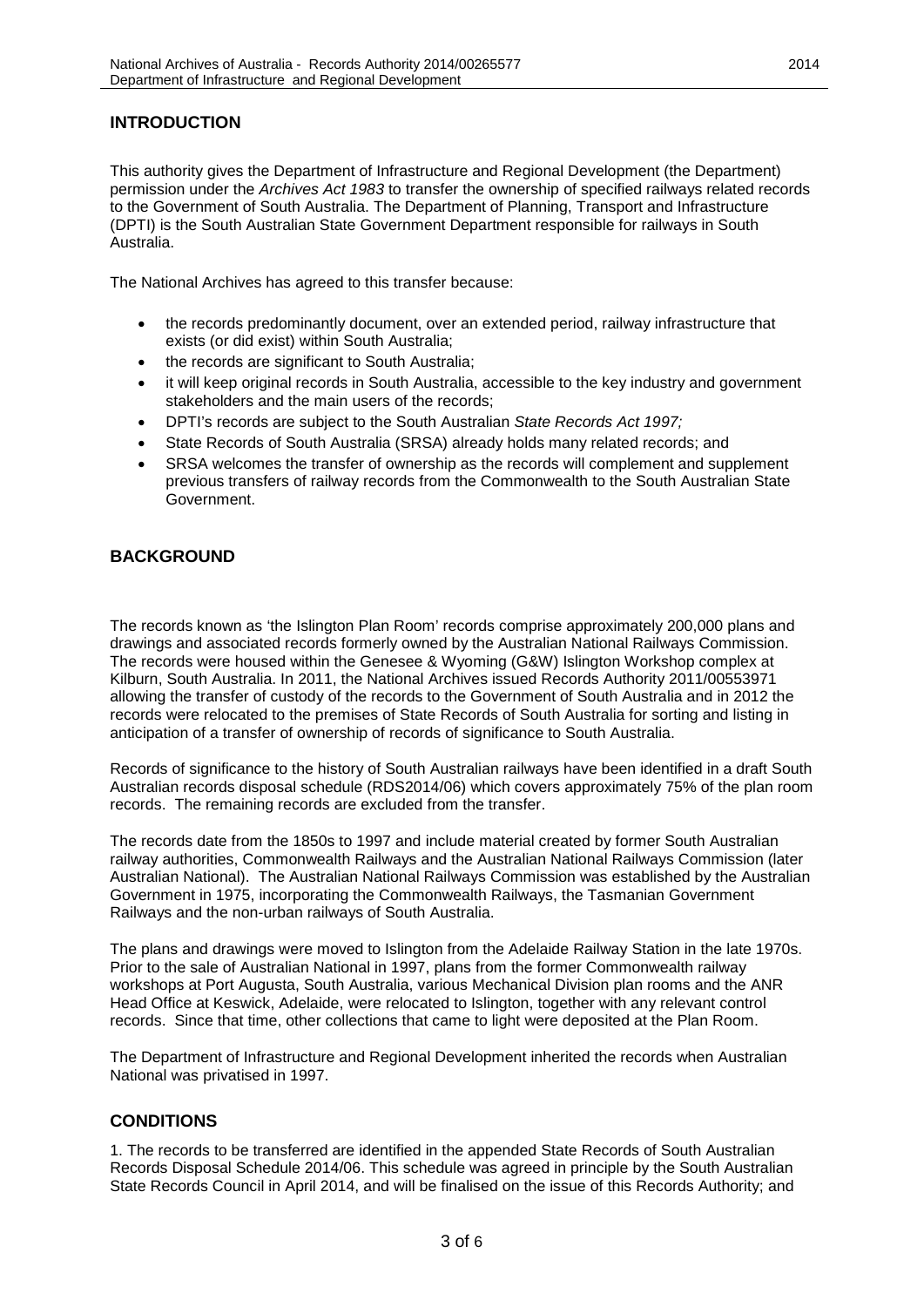2. The Department should ensure that the conditions specified below are carried out in agreement with DPTI and or SRSA.

Records transferred under this Authority:

- are not to be destroyed, altered (except for their ultimate preservation), or otherwise disposed of without the written approval of the Department and the National Archives of Australia;
- are to be stored and handled in a manner that will promote their preservation;
- are to be stored and handled in a manner that will promote continuing fair and equitable access to them by all;
- are to be made available for public access no later than when they reach the 'open access period', as defined in the *Archives Act 1983* of the Commonwealth, unless there is a specific need for specific exemption for a longer period; and
- may be viewed by representatives of the Department, or be copied by or for the Department, by arrangement with the SRSA and or DPTI, subject to any fees or charges determined the Department in consultation with SRSA and/or the DPTI.

### <span id="page-3-0"></span>**CONTACT INFORMATION**

For assistance with this authority or for advice on other records management matters, please contact National Archives' Agency Service Centre:

| Tel:     | (02) 6212 3610           |
|----------|--------------------------|
| Fax:     | (02) 6212 3989           |
| Email:   | recordkeeping@naa.gov.au |
| Website: | www.naa.gov.au           |
|          |                          |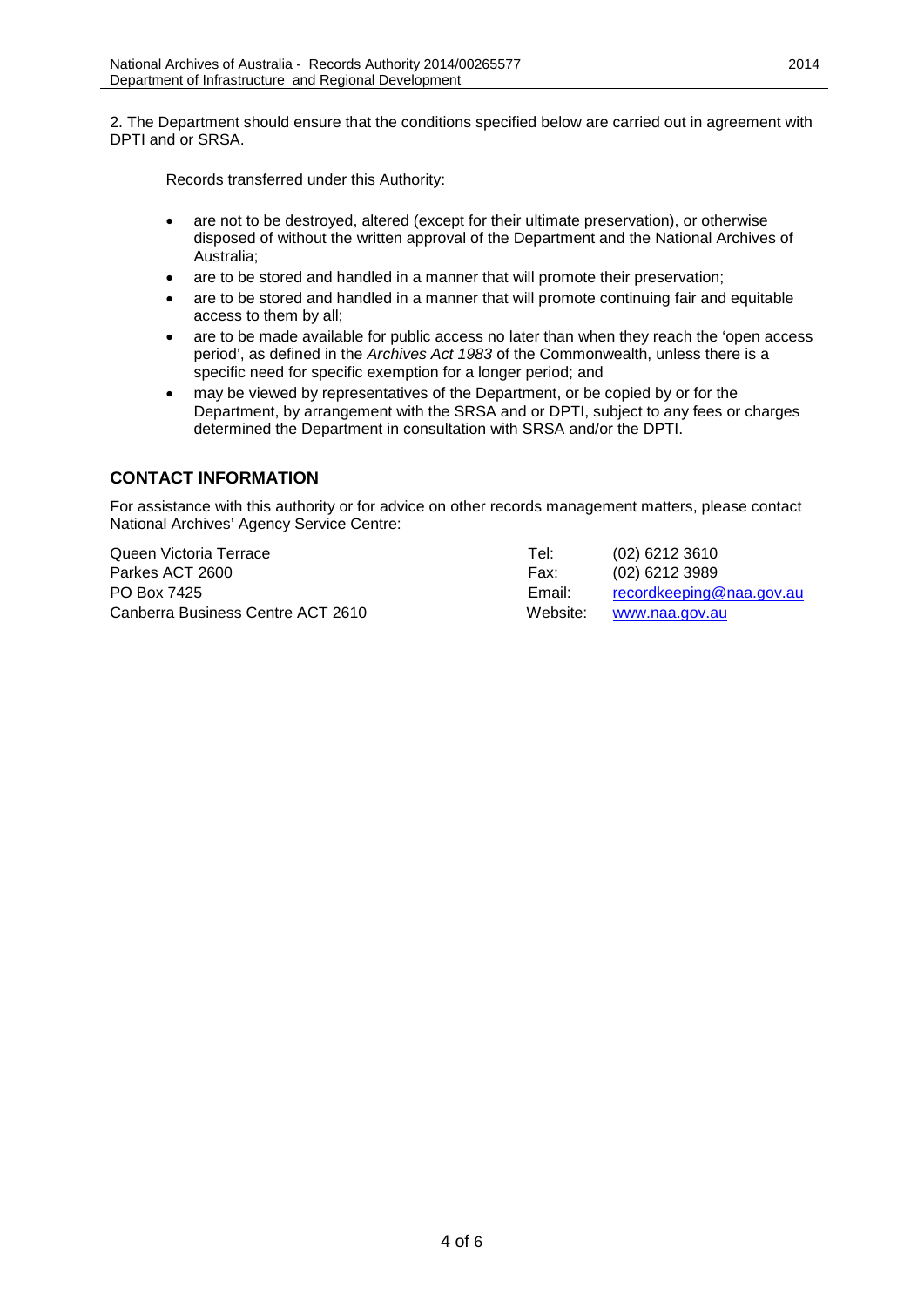## <span id="page-4-0"></span>**AUTHORISATION**

#### **RECORDS AUTHORITY 2014/00265577**

| Person to whom notice of<br>authorisation is given: | Mr Mike Mrdak<br>Secretary<br>Department of Infrastructure and Regional Development<br>111 Alinga Street<br>Canberra City, ACT, 2601 |  |
|-----------------------------------------------------|--------------------------------------------------------------------------------------------------------------------------------------|--|
|                                                     |                                                                                                                                      |  |
|                                                     |                                                                                                                                      |  |

**Purpose:** Authorises arrangements for the transfer of ownership of records in accordance with section 24(2)(b) of the *Archives Act 1983*.

Application: **Islington Plan Room records.** 

This authority gives permission for the transfer of ownership of the records described. This authority will apply only with the consent of the agency currently responsible for the business documented in the records described.

#### Authorised by **Date of issue**

David Fricker 4 July 2014

Director-General National Archives of Australia